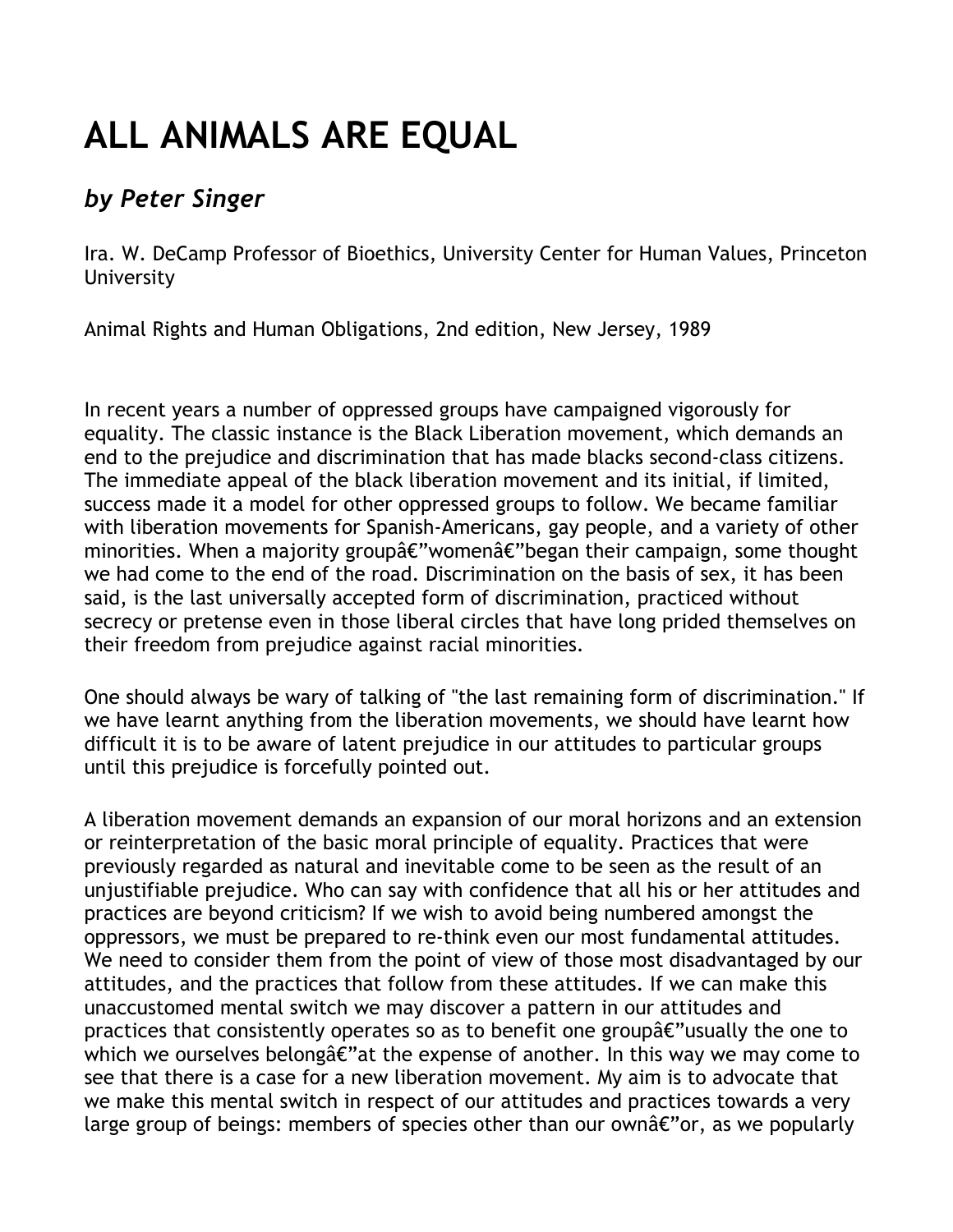though misleadingly call them, animals. In other words, I am urging that we extend to other species the basic principle of equality that most of us recognize should be extended to all members of our own species.

All this may sound a little far-fetched, more like a parody of other liberation movements than a serious objective. In fact, in the past the idea of "The Rights of Animals" really has been used to parody the case for women's rights. When Mary Wollstonecraft, a forerunner of later feminists, published her Vindication of the Rights of Women in 1792, her ideas were widely regarded as absurd, and they were satirized in an anonymous publication entitled A Vindication of the Rights of Brutes. The author of this satire (actually Thomas Taylor, a distinguished Cambridge philosopher) tried to refute Wollstonecraft's reasonings by showing that they could be carried one stage further. If sound when applied to women, why should the arguments not be applied to dogs, cats, and horses? They seemed to hold equally well for these "brutes"; yet to hold that brutes had rights was manifestly absurd; therefore the reasoning by which this conclusion had been reached must be unsound, and if unsound when applied to brutes, it must also be unsound when applied to women, since the very same arguments had been used in each case.

One way in which we might reply to this argument is by saying that the case for equality between men and women cannot validly be extended to nonhuman animals. Women have a right to vote, for instance, because they are just as capable of making rational decisions as men are; dogs, on the other hand, are incapable of understanding the significance of voting, so they cannot have the right to vote. There are many other obvious ways in which men and women resemble each other closely, while humans and other animals differ greatly. So, it might be said, men and women are similar beings and should have equal rights, while humans and nonhumans are different and should not have equal rights.

The thought behind this reply to Taylor's analogy is correct up to a point, but it does not go far enough. There are important differences between humans and other animals, and these differences must give rise to some differences in the rights that each have. Recognizing this obvious fact, however, is no barrier to the case for extending the basic principle of equality to nonhuman animals. The differences that exist between men and women are equally undeniable, and the supporters of Women's Liberation are aware that these differences may give rise to different rights. Many feminists hold that women have the right to an abortion on request. It does not follow that since these same people are campaigning for equality between men and women they must support the right of men to have abortions too. Since a man cannot have an abortion, it is meaningless to talk of his right to have one. Since a pig can't vote, it is meaningless to talk of its right to vote. There is no reason why either Women's Liberation or Animal Liberation should get involved in such nonsense. The extension of the basic principle of equality from one group to another does not imply that we must treat both groups in exactly the same way, or grant exactly the same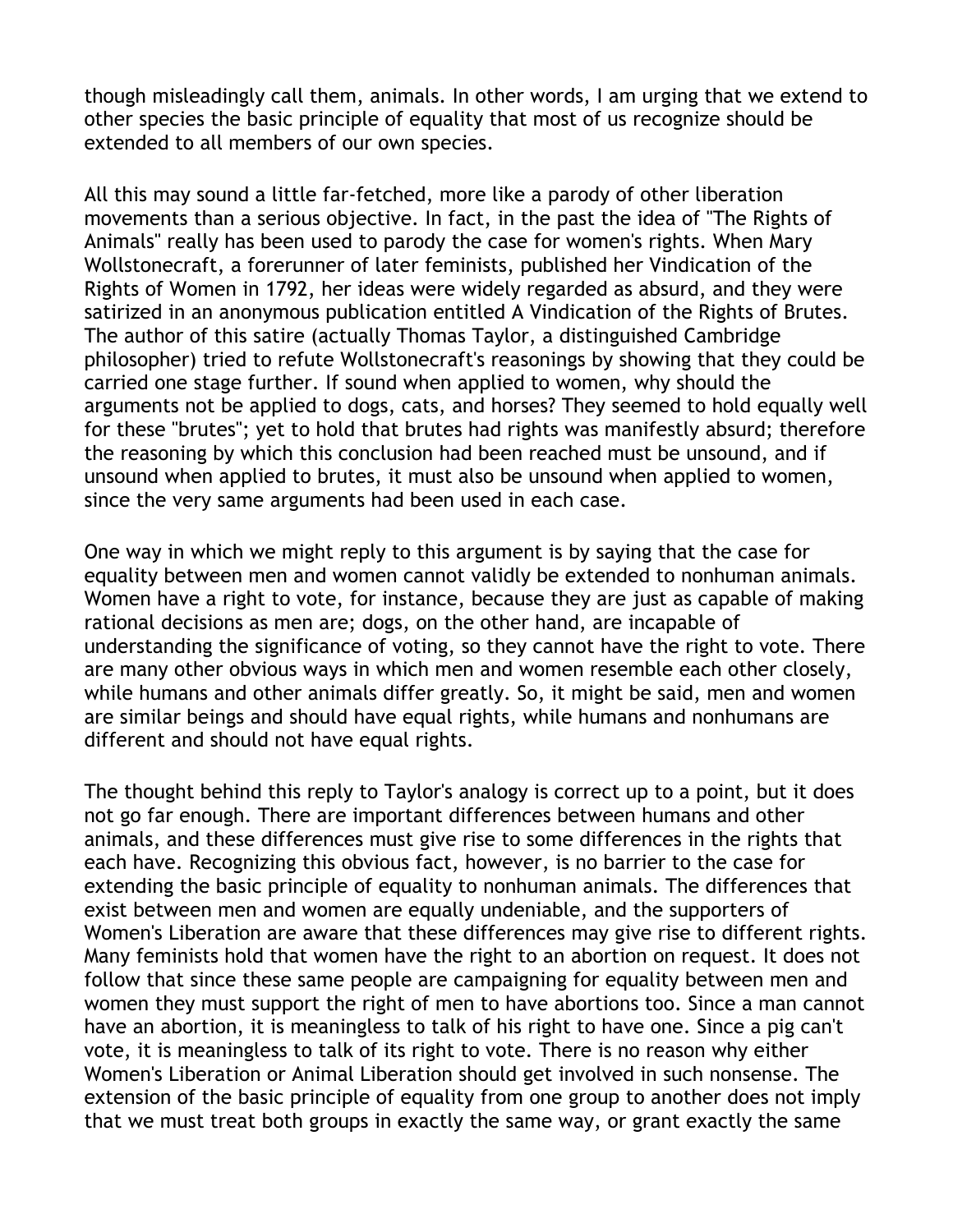rights to both groups. Whether we should do so will depend on the nature of the members of the two groups. The basic principle of equality, I shall argue, is equality of consideration; and equal consideration for different beings may lead to different treatment and different rights.

So there is a different way of replying to Taylor's attempt to parody Wollstonecraft's arguments, a way which does not deny the differences between humans and nonhumans, but goes more deeply into the question of equality and concludes by finding nothing absurd in the idea that the basic principle of equality applies to socalled "brutes." I believe that we reach this conclusion if we examine the basis on which our opposition to discrimination on grounds of race or sex ultimately rests. We will then see that we would be on shaky ground if we were to demand equality for blacks, women, and other groups of oppressed humans while denying equal consideration to nonhumans.

When we say that all human beings, whatever their race, creed, or sex, are equal, what is it that we are asserting? Those who wish to defend a hierarchical, inegalitarian society have often pointed out that by whatever test we choose, it simply is not true that all humans are equal. Like it or not, we must face the fact that humans come in different shapes and sizes; they come with differing moral capacities, differing intellectual abilities, differing amounts of benevolent feeling and sensitivity to the needs of others, differing abilities to communicate effectively, and differing capacities to experience pleasure and pain. In short, if the demand for equality were based on the actual equality of all human beings, we would have to stop demanding equality. It would be an unjustifiable demand.

Still, one might cling to the view that the demand for equality among human beings is based on the actual equality of the different races and sexes. Although humans differ as individuals in various ways, there are no differences between the races and sexes as such. From the mere fact that a person is black, or a woman, we cannot infer anything else about that person. This, it may be said, is what is wrong with racism and sexism. The white racist claims that whites are superior to blacks, but this is falseâ€"although there are differences between individuals, some blacks are superior to some whites in all of the capacities and abilities that could conceivably be relevant. The opponent of sexism would say the same: a person's sex is no guide to his or her abilities, and this is why it is unjustifiable to discriminate on the basis of sex.

This is a possible line of objection to racial and sexual discrimination. It is not, however, the way that someone really concerned about equality would choose, because taking this line could, in some circumstances, force one to accept a most inegalitarian society. The fact that humans differ as individuals, rather than as races or sexes, is a valid reply to someone who defends a hierarchical society like, say, South Africa, in which all whites are superior in status to all blacks. The existence of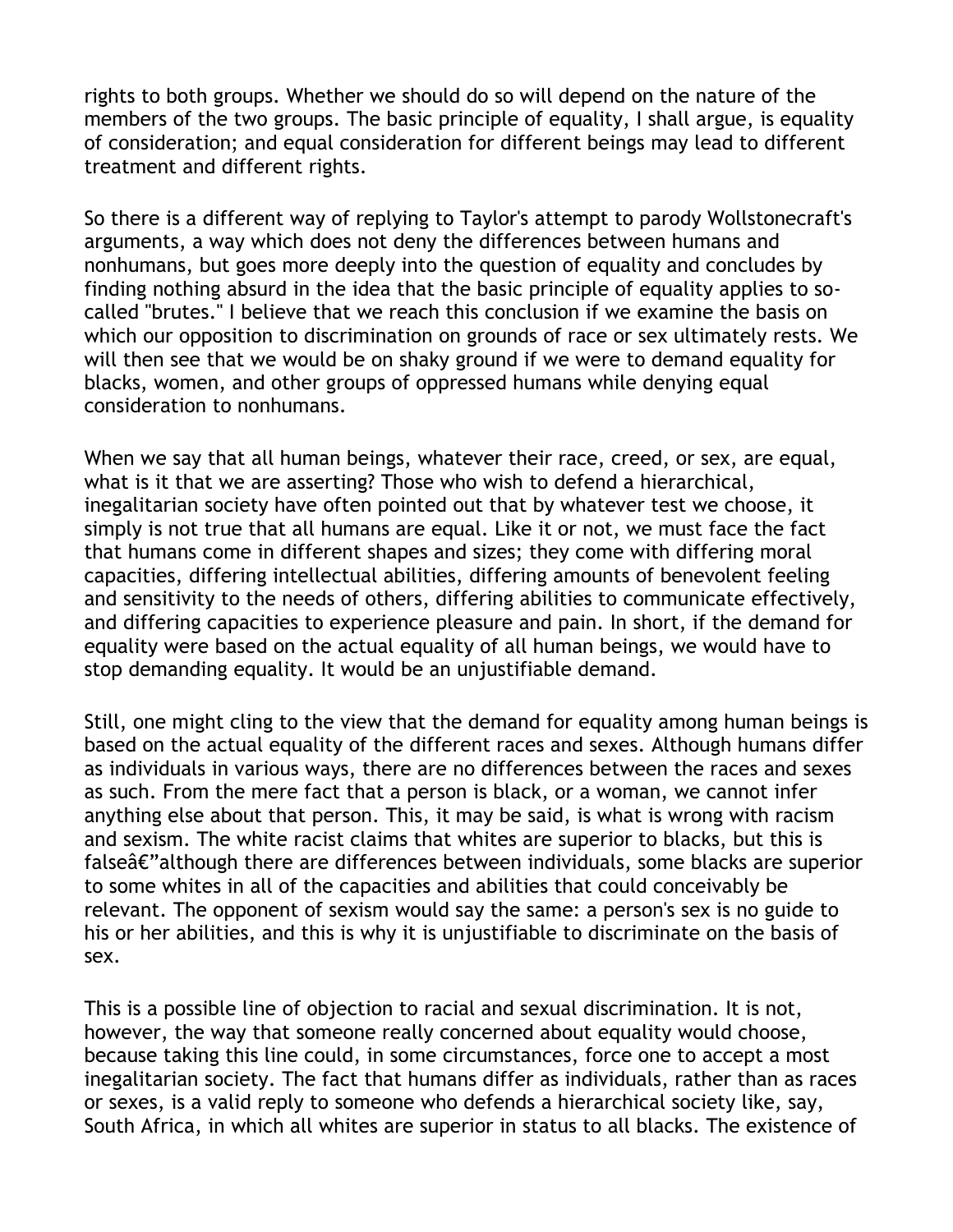individual variations that cut across the lines of race or sex, however, provides us with no defense at all against a more sophisticated opponent of equality, one who proposes that, say, the interests of those with I.Q. ratings above 100 be preferred to the interests of those with I.Q.s below 100. Would a hierarchical society of this sort really be so much better than one based on race or sex? I think not. But if we tie the moral principle of equality to the factual equality of the different races or sexes, taken as a whole, our opposition to racism and sexism does not provide us with any basis for objecting to this kind of inegalitarianism.

There is a second important reason why we ought not to base our opposition to racism and sexism on any kind of factual equality, even the limited kind which asserts that variations in capacities and abilities are spread evenly between the different races and sexes: we can have no absolute guarantee that these abilities and capacities really are distributed evenly, without regard to race or sex, among human beings. So far as actual abilities are concerned, there do seem to be certain measurable differences between both races and sexes. These differences do not, of course, appear in each case, but only when averages are taken. More important still, we do not yet know how much of these differences is really due to the different genetic endowments of the various races and sexes, and how much is due to environmental differences that are the result of past and continuing discrimination. Perhaps all of the important differences will eventually prove to be environmental rather than genetic. Anyone opposed to racism and sexism will certainly hope that this will be so, for it will make the task of ending discrimination a lot easier; nevertheless it would be dangerous to rest the case against racism and sexism on the belief that all significant differences are environmental in origin. The opponent of, say, racism who takes this line will be unable to avoid conceding that if differences in ability did after all prove to have some genetic connection with race, racism would in some way be defensible.

It would be folly for the opponent of racism to stake his whole case on a dogmatic commitment to one particular outcome of a difficult scientific issue which is still a long way from being settled. While attempts to prove that differences in certain selected abilities between races and sexes are primarily genetic in origin have certainly not been conclusive, the same must be said of attempts to prove that these differences are largely the result of environment. At this stage of the investigation we cannot be certain which view is correct, however much we may hope it is the latter.

Fortunately, there is no need to pin the case for equality to one particular outcome of this scientific investigation. The appropriate response to those who claim to have found evidence of genetically-based differences in ability between the races or sexes is not to stick to the belief that the genetic explanation must be wrong, whatever evidence to the contrary may turn up: instead we should make it quite clear that the claim to equality does not depend on intelligence, moral capacity, physical strength,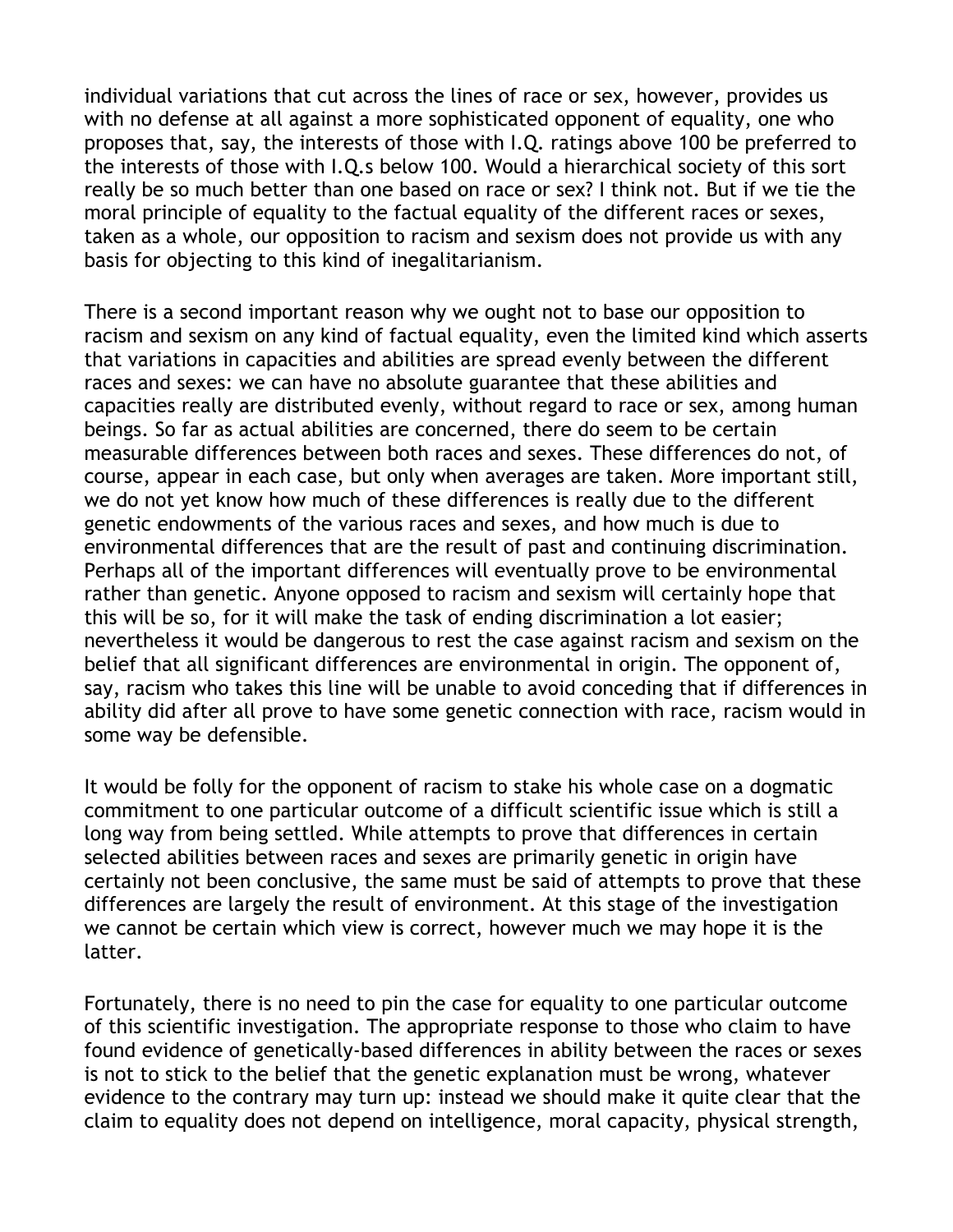or similar matters of fact. Equality is a moral ideal, not a simple assertion of fact. There is no logically compelling reason for assuming that a factual difference in ability between two people justifies any difference in the amount of consideration we give to satisfying their needs and interests. The principle of the equality of human beings is not a description of an alleged actual equality among humans: it is a prescription of how we should treat animals.

Jeremy Bentham incorporated the essential basis of moral equality into his utilitarian system of ethics in the formula: "Each to count for one and none for more than one." In other words, the interests of every being affected by an action are to be taken into account and given the same weight as the like interests of any other being. A later utilitarian, Henry Sidgwick, put the point in this way: "The good of any one individual is of no more importance, from the point of view (if I may say so) of the Universe, than the good of any other.'' [1] More recently, the leading figures in contemporary moral philosophy have shown a great deal of agreement in specifying as a fundamental presupposition of their moral theories some similar requirement which operates so as to give everyone's interests equal considerationâ€"although they cannot agree on how this requirement is best formulated. [2]

It is an implication of this principle of equality that our concern for others ought not to depend on what they are like, or what abilities they possessâ€"although precisely what this concern requires us to do may vary according to the characteristics of those affected by what we do. It is on this basis that the case against racism and the case against sexism must both ultimately rest; and it is in accordance with this principle that speciesism is also to be condemned. If possessing a higher degree of intelligence does not entitle one human to use another for his own ends, how can it entitle humans to exploit nonhumans?

Many philosophers have proposed the principle of equal consideration of interests, in some form or other, as a basic moral principle; but, as we shall see in more detail shortly, not many of them have recognized that this principle applies to members of other species as well as to our own. Bentham was one of the few who did realize this. In a forward-looking passage, written at a time when black slaves in the British dominions were still being treated much as we now treat nonhuman animals, Bentham wrote:

The day may come when the rest of the animal creation may acquire those rights which never could have been witholden from them but by the hand of tyranny. The French have already discovered that the blackness of the skin is no reason why a human being should be abandoned without redress to the caprice of a tormentor. It may one day come to be recognized that the number of the legs, the villosity of the skin, or the termination of the os sarrum, are reasons equally insufficient for abandoning a sensitive being to the same fate. What else is it that should trace the insuperable line? Is it the faculty of reason, or perhaps the faculty of discourse? But a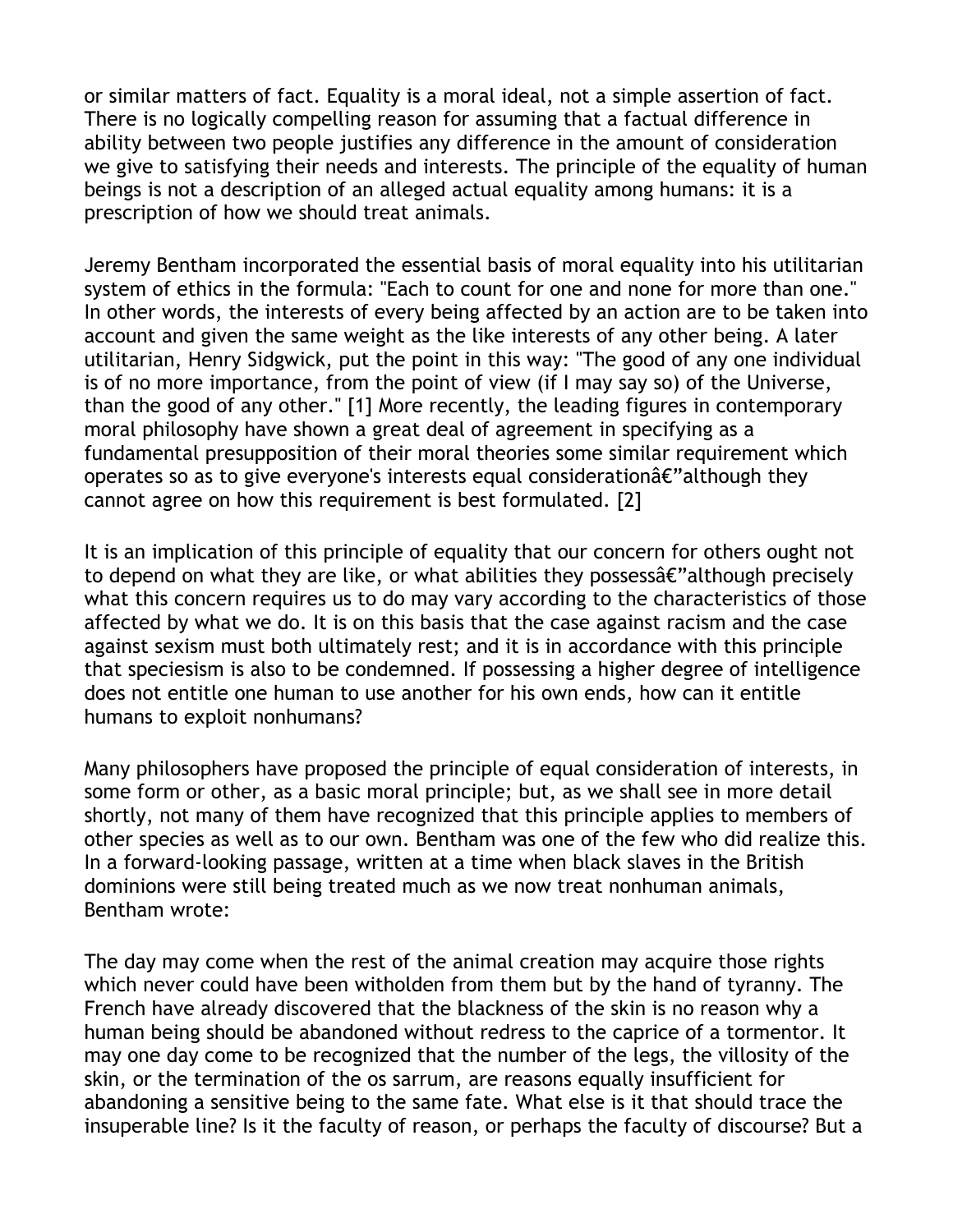full-grown horse or dog is beyond comparison a more rational, as well as a more conversable animal, than an infant of a day, or a week, or even a month, old. But suppose they were otherwise, what would it avail? The question is not, Can they reasons nor Can they talk? but, Can their suffer? [3]

In this passage Bentham points to the capacity for suffering as the vital characteristic that gives a being the right to equal consideration. The capacity for sufferingâ€"or more strictly, for suffering and/or enjoyment or happinessâ€"is not just another characteristic like the capacity for language, or for higher mathematics. Bentham is not saying that those who try to mark "the insuperable line" that determines whether the interests of a being should be considered happen to have selected the wrong characteristic. The capacity for suffering and enjoying things is a prerequisite for having interests at all, a condition that must be satisfied before we can speak of interests in any meaningful way. It would be nonsense to say that it was not in the interests of a stone to be kicked along the road by a schoolboy. A stone does not have interests because it cannot suffer. Nothing that we can do to it could possibly make any difference to its welfare. A mouse, on the other hand, does have an interest in not being tormented, because it will suffer if it is.

If a being suffers, there can be no moral justification for refusing to take that suffering into consideration. No matter what the nature of the being, the principle of equality requires that its suffering be counted equally with the like sufferingâ€"in so far as rough comparisons can be madeâ€"of any other being. If a being is not capable of suffering, or of experiencing enjoyment or happiness, there is nothing to be taken into account. This is why the limit of sentience (using the term as a convenient, if not strictly accurate, shorthand for the capacity to suffer or experience enjoyment or happiness) is the only defensible boundary of concern for the interests of others. To mark this boundary by some characteristic like intelligence or rationality would be to mark it in an arbitrary way. Why not choose some other characteristic, like skin color?

The racist violates the principle of equality by giving greater weight to the interests of members of his own race, when there is a clash between their interests and the interests of those of another race. Similarly the speciesist allows the interests of his own species to override the greater interests of members of other species. [4] The pattern is the same in each case. Most human beings are speciesists. l shall now very briefly describe some of the practices that show this.

For the great majority of human beings, especially in urban, industrialized societies, the most direct form of contact with members of other species is at mealtimes: we eat them. In doing so we treat them purely as means to our ends. We regard their life and well-being as subordinate to our taste for a particular kind of dish. l say "taste" deliberatelyâ€"this is purely a matter of pleasing our palate. There can be no defense of eating flesh in terms of satisfying nutritional needs, since it has been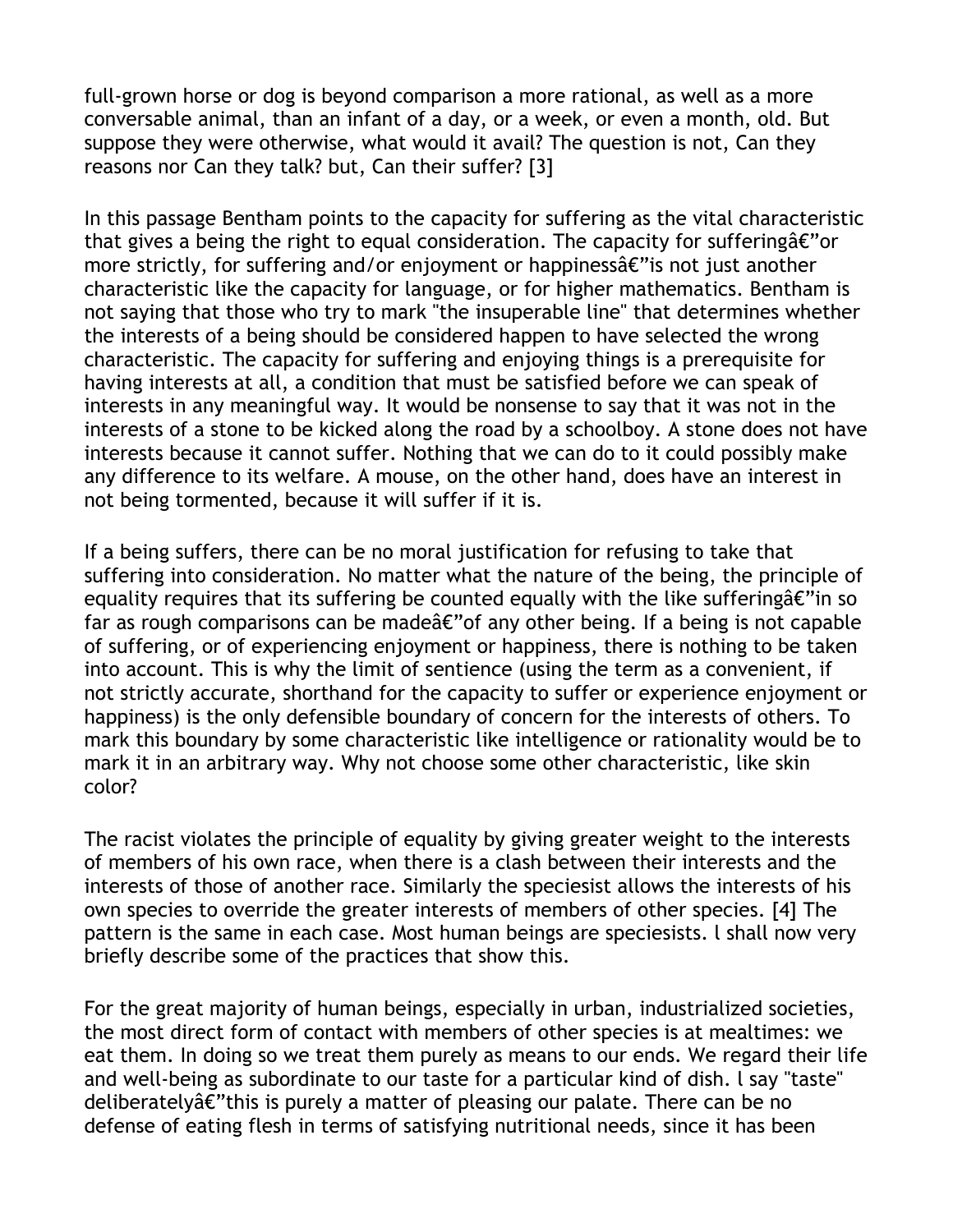established beyond doubt that we could satisfy our need for protein and other essential nutrients far more efficiently with a diet that replaced animal flesh by soy beans, or products derived from soy beans, and other high-protein vegetable products. [5]

It is not merely the act of killing that indicates what we are ready to do to other species in order to gratify our tastes. The suffering we inflict on the animals while they are alive is perhaps an even clearer indication of our speciesism than the fact that we are prepared to kill them. [6] In order to have meat on the table at a price that people can afford, our society tolerates methods of meat production that confine sentient animals in cramped, unsuitable conditions for the entire durations of their lives. Animals are treated like machines that convert fodder into flesh, and any innovation that results in a higher "conversion ratio" is liable to be adopted. As one authority on the subject has said, "cruelty is acknowledged only when profitability ceases." [7] . . .

Since, as l have said, none of these practices cater for anything more than our pleasures of taste, our practice of rearing and killing other animals in order to eat them is a clear instance of the sacrifice of the most important interests of other beings in order to satisfy trivial interests of our own. To avoid speciesism we must stop this practice, and each of us has a moral obligation to cease supporting the practice. Our custom is all the support that the meat-industry needs. The decision to cease giving it that support may be difficult, but it is no more difficult than it would have been for a white Southerner to go against the traditions of his society and free his slaves: if we do not change our dietary habits, how can we censure those slaveholders who would not change their own way of living?

The same form of discrimination may be observed in the widespread practice of experimenting on other species in order to see if certain substances are safe for human beings, or to test some psychological theory about the effect of severe punishment on learning, or to try out various new compounds just in case something turns up....

In the past, argument about vivisection has often missed the point, because it has been put in absolutist terms: Would the abolitionist be prepared to let thousands die if they could be saved by experimenting on a single animal? The way to reply to this purely hypothetical question is to pose another: Would the experimenter be prepared to perform his experiment on an orphaned human infant, if that were the only way to save many lives? (I say "orphan" to avoid the complication of parental feelings, although in doing so l am being overfair to the experimenter, since the nonhuman subjects of experiments are not orphans.) If the experimenter is not prepared to use an orphaned human infant, then his readiness to use nonhumans is simple discrimination, since adult apes, cats, mice, and other mammals are more aware of what is happening to them, more self-directing and, so far as we can tell, at least as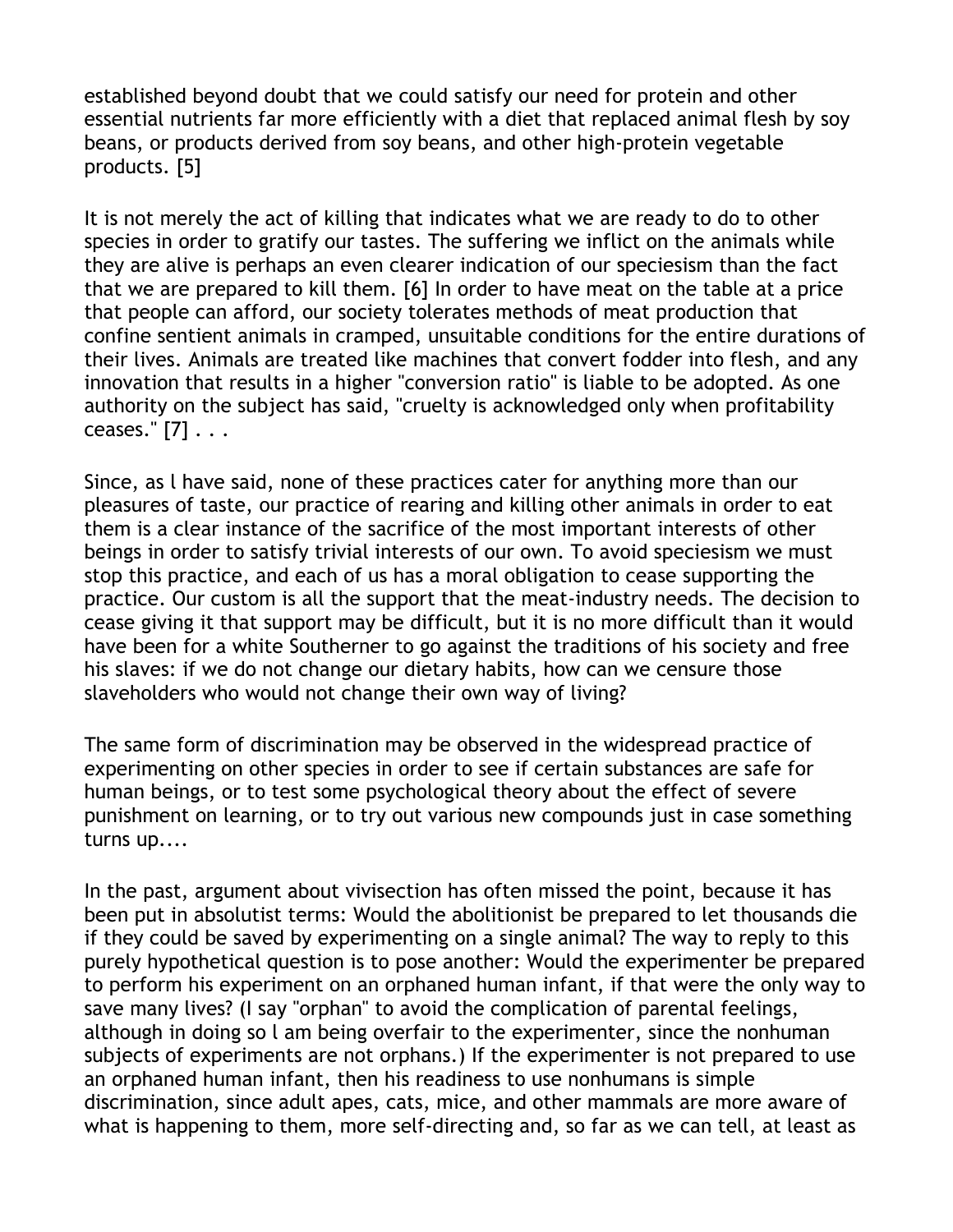sensitive to pain, as any human infant. There seems to be no relevant characteristic that human infants possess that adult mammals do not have to the same or a higher degree. (Someone might try to argue that what makes it wrong toexperiment on a human infant is that the infant will, in time and if left alone, develop into more than the nonhuman, but one would then, to be consistent, have to oppose abortion, since the fetus has the same potential as the infantâ€"indeed, even contraception and abstinence might be wrong on this ground, since the egg and sperm, considered jointly, also have the same potential. In any case, this argument still gives us no reason for selecting a nonhuman, rather than a human with severe and irreversible brain damage, as the subject for our experiments).

The experimenter, then, shows a bias in favor of his own species whenever he carries out an experiment on a nonhuman for a purpose that he would not think justified him in using a human being at an equal or lower level of sentience, awareness, ability to be self-directing, etc. No one familiar with the kind of results yielded by most experiments on animals can have the slightest doubt that if this bias were eliminated the number of experiments performed would be a minute fraction of the number performed today.

Experimenting on animals, and eating their flesh, are perhaps the two major forms of speciesism in our society. By comparison, the third and last form of speciesism is so minor as to be insignificant, but it is perhaps of some special interest to those for whom this article was written. I am referring to speciesism in contemporary philosophy.

Philosophy ought to question the basic assumptions of the age. Thinking through, critically and carefully, what most people take for granted is, I believe, the chief task of philosophy, and it is this task that makes philosophy a worthwhile activity. Regrettably, philosophy does not always live up to its historic role. Philosophers are human beings, and they are subject to all the preconceptions of the society to which they belong. Sometimes they succeed in breaking free of the prevailing ideology: more often they become its most sophisticated defenders. So, in this case, philosophy as practiced in the universities today does not challenge anyone's preconceptions about our relations with other species. By their writings, those philosophers who tackle problems that touch upon the issue reveal that they make the same unquestioned assumptions as most other humans, and what they say tends to confirm the reader in his or her comfortable speciesist habits.

I could illustrate this claim by referring to the writings of philosophers in various fieldsâ€"for instance, the attempts that have been made by those interested in rights to draw the boundary of the sphere of rights so that it runs parallel to the biological boundaries of the species homo sapiens, including infants and even mental defectives, but excluding those other beings of equal or greater capacity who are so useful to us at mealtimes and in our laboratories. l think it would be a more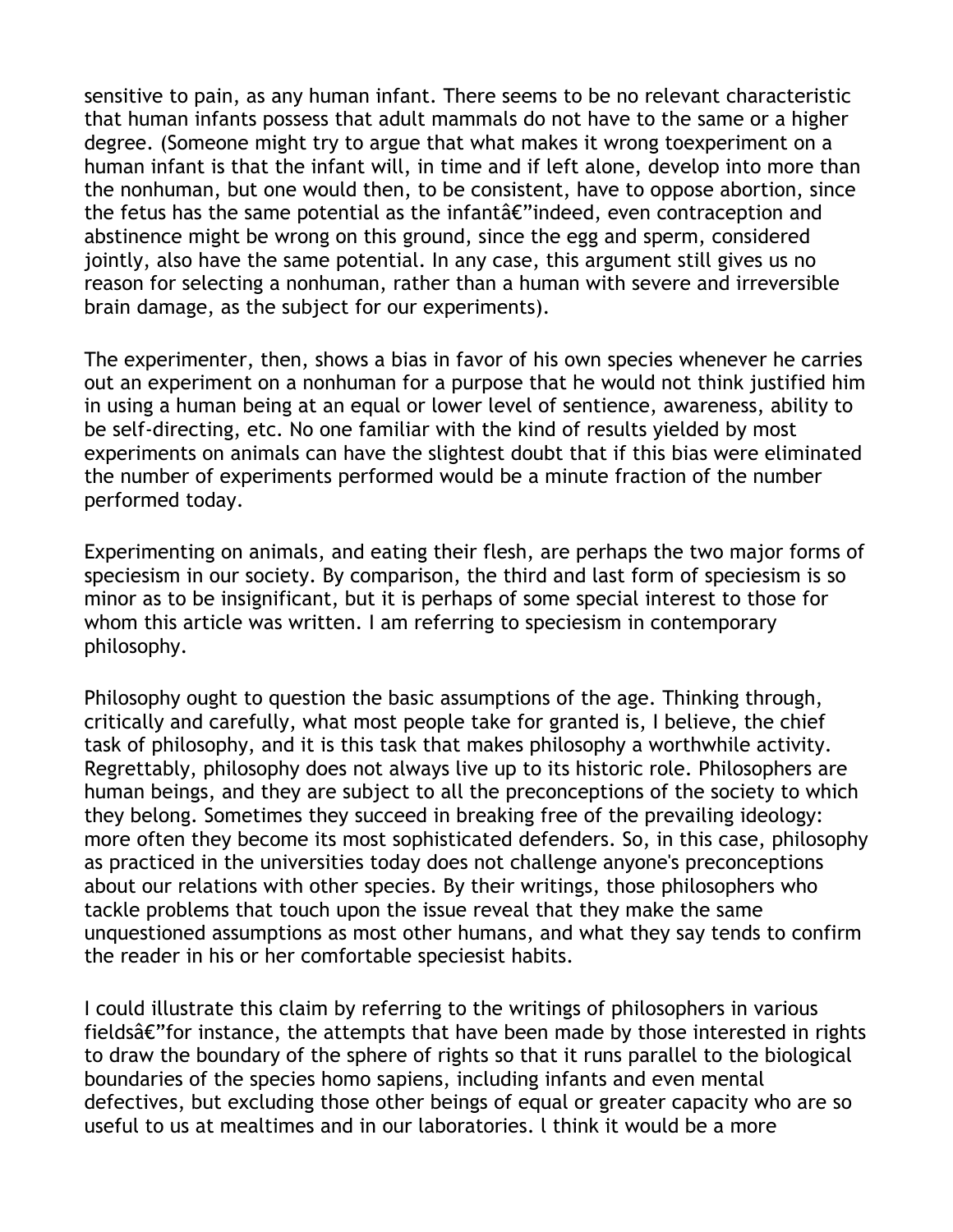appropriate conclusion to this article, however, if I concentrated on the problem with which we have been centrally concerned, the problem of equality.

It is significant that the problem of equality, in moral and political philosophy, is invariably formulated in terms of human equality. The effect of this is that the question of the equality of other animals does not confront the philosopher, or student, as an issue itselfâ€"and this is already an indication of the failure of philosophy to challenge accepted beliefs. Still, philosophers have found it difficult to discuss the issue of human equality without raising, in a paragraph or two, the question of the status of other animals. The reason for this, which should be apparent from what I have said already, is that if humans are to be regarded as equal to one another, we need some sense of "equal" that does not require any actual, descriptive equality of capacities, talents or other qualities. If equality is to be related to any actual characteristics of humans, these characteristics must be some lowest common denominator, pitched so low that no human lacks themâ€"but then the philosopher comes up against the catch that any such set of characteristics which covers all humans will not be possessed only by humans. In other words, it turns out that in the only sense in which we can truly say, as an assertion of fact, that all humans are equal, at least some members of other species are also equalâ€"equal, that is, to each other and to humans. If, on the other hand, we regard the statement "All humans are equal" in some non-factual way, perhaps as a prescription, then, as I have already argued, it is even more difficult to exclude non-humans from the sphere of equality.

This result is not what the egalitarian philosopher originally intended to assert. Instead of accepting the radical outcome to which their own reasonings naturally point, however, most philosophers try to reconcile their beliefs in human equality and animal inequality by arguments that can only be described as devious.

As a first example, I take William Frankena's well-known article "The Concept of Social Justice." Frankena opposes the idea of basing justice on merit, because he sees that this could lead to highly inegalitarian results. Instead he proposes the principle that

all men are to be treated as equals, not because they are equal, in any respect, but simply because they are human. They are human because they have emotions and desires, and are able to think, and hence are capable of enjoying a good life in a sense in which other animals are not. [8]

But what is this capacity to enjoy the good life which all humans have, but no other animals? Other animals have emotions and desires and appear to be capable of enjoying a good life. We may doubt that they can thinkâ€"although the behavior of some apes, dolphins, and even dogs suggests that some of them canâ€"but what is the relevance of thinking? Frankena goes on to admit that by "the good life" he means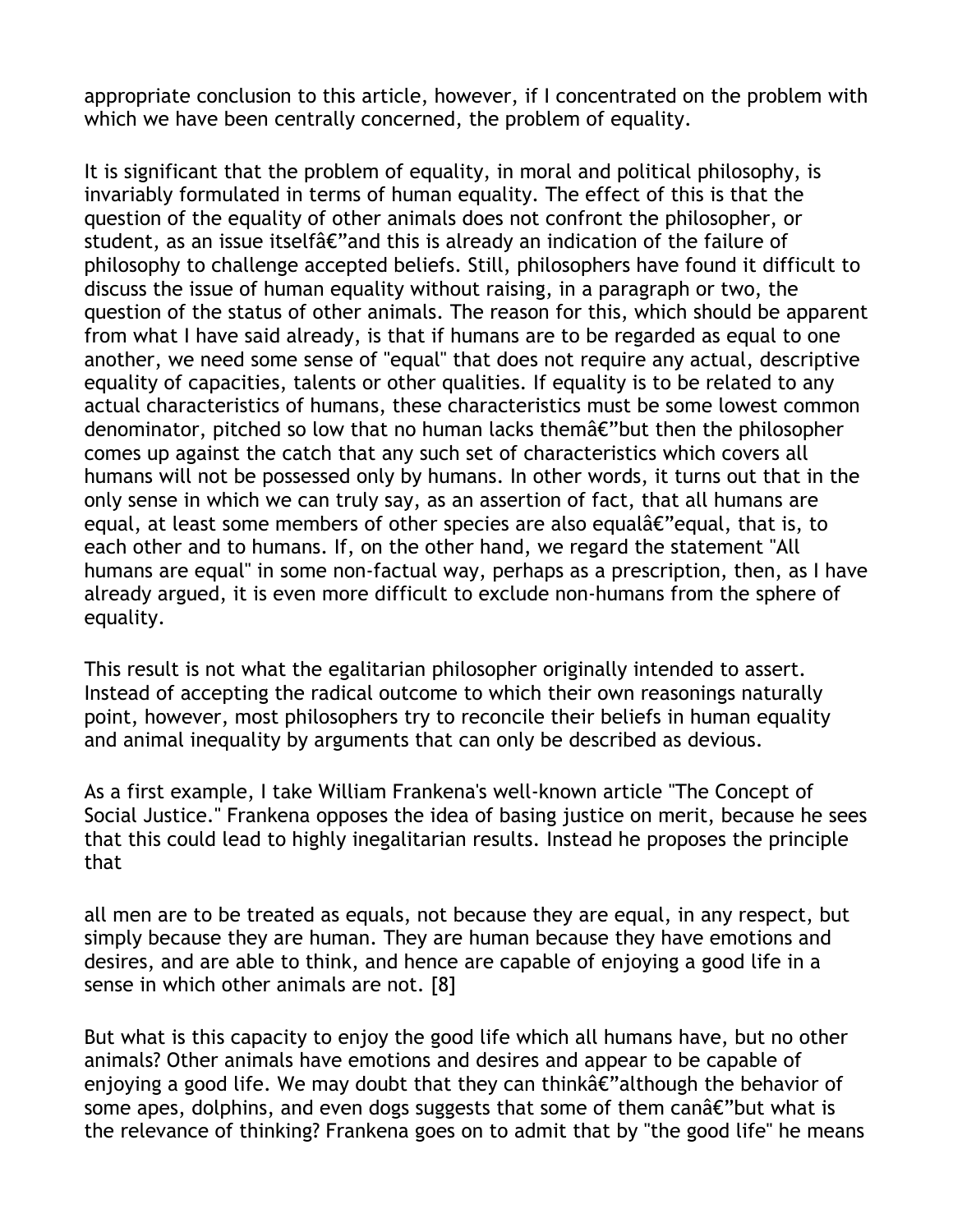"not so much the morally good life as the happy or satisfactory life," so thought would appear to be unnecessary for enjoying the good life; in fact to emphasize the need for thought would make difficulties for the egalitarian since only some people are capable of leading intellectually satisfying lives, or morally good lives. This makes it difficult to see what Frankena's principle of equality has to do with simply being human. Surely every sentient being is capable of leading a life that is happier or less miserable than some alternative life, and hence has a claim to be taken into account. In this respect the distinction between humans and nonhumans is not a sharp division, but rather a continuum along which we move gradually, and with overlaps between the species, from simple capacities for enjoyment and satisfaction, or pain and suffering, to more complex ones.

Faced with a situation in which they see a need for some basis for the moral gulf that is commonly thought to separate humans and animals, but can find no concrete difference that will do the job without undermining the equality of humans, philosophers tend to waffle. They resort to highsounding phrases like "the intrinsic dignity of the human individual"; [9] they talk of the "intrinsic worth of all men" as if men (humans?) had some worth that other beings did not, [10] or they say that humans, and only humans, are "ends in themselves," while "everything other than a person can only have value for a person.'' [11]

This idea of a distinctive human dignity and worth has a long history; it can be traced back directly to the Renaissance humanists, for instance to Pico delta Mirandola's Oration on the Dignity of Man. Pico and other humanists based their estimate of human dignity on the idea that man possessed the central, pivotal position in the "Great Chain of Being" that led from the lowliest forms of matter to God himself; this view of the universe, in turn, goes back to both classical and Judeo-Christian doctrines. Contemporary philosophers have cast off these metaphysical and religious shackles and freely invoke the dignity of mankind without needing to justify the idea at all. Why should we not attribute "intrinsic dignity" or "intrinsic worth" to ourselves? Fellow-humans are unlikely to reject the accolades we so generously bestow on them, and those to whom we deny the honor are unable to object. Indeed, when one thinks only of humans, it can be very liberal, very progressive, to talk of the dignity of all human beings. In so doing, we implicitly condemn slavery, racism, and other violations of human rights. We admit that we ourselves are in some fundamental sense on a par with the poorest, most ignorant members of our own species. It is only when we think of humans as no more than a small sub-group of all the beings that inhabit our planet that we may realize that in elevating our own species we are at the same time lowering the relative status of all other species.

The truth is that the appeal to the intrinsic dignity of human beings appears to solve the egalitarian's problems only as long as it goes unchallenged. Once we ask why it should be that all humansâ€"including infants, mental defectives, psychopaths, Hitler, Stalin, and the restâ€"have some kind of dignity or worth that no elephant,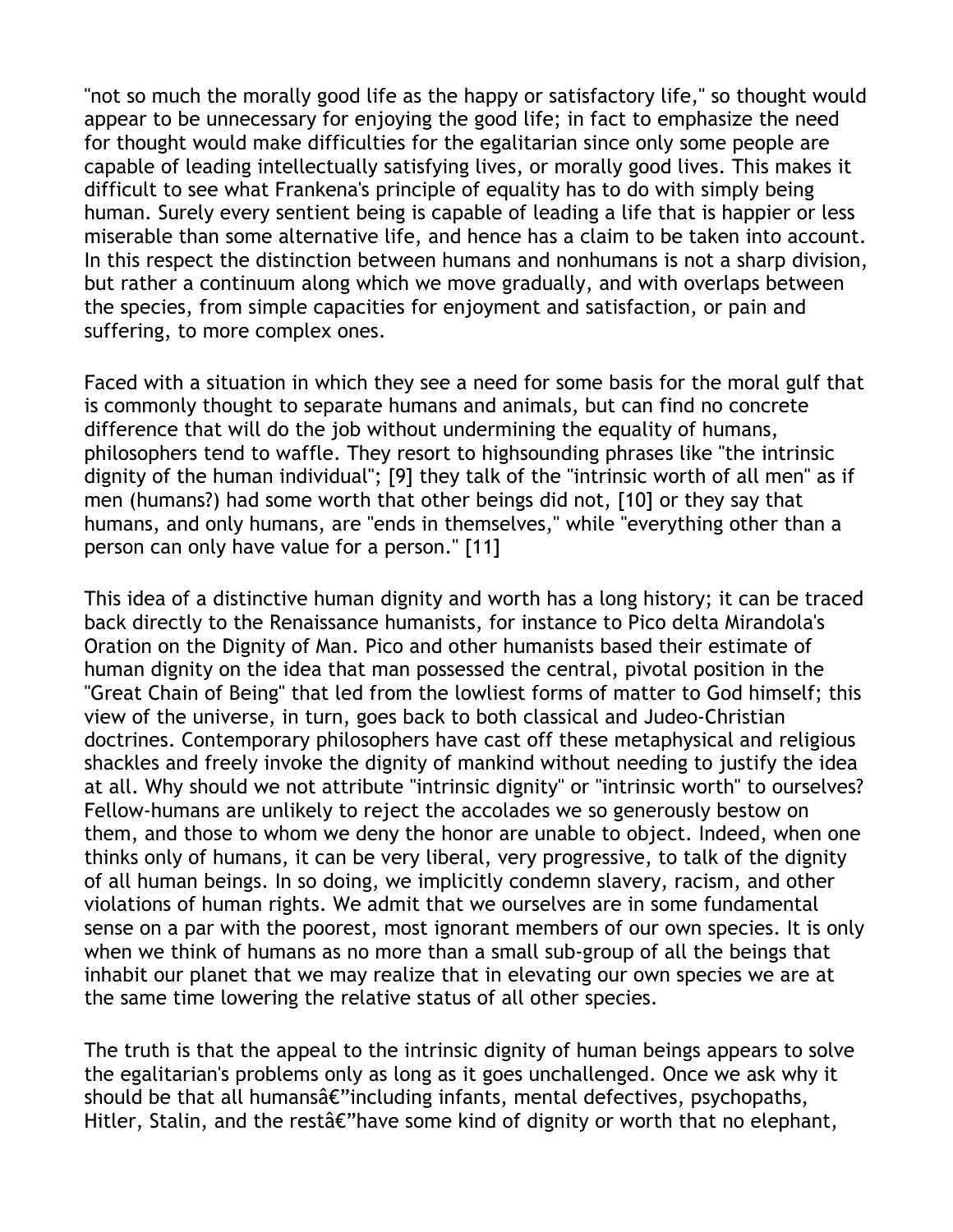pig, or chimpanzee can ever achieve, we see that this question is as difficult to answer as our original request for some relevant fact that justifies the inequality of humans and other animals. In fact, these two questions are really one: talk of intrinsic dignity or moral worth only takes the problem back one step, because any satisfactory defence of the claim that all and only humans have intrinsic dignity would need to refer to some relevant capacities or characteristics that all and only humans possess. Philosophers frequently introduce ideas of dignity, respect, and worth at the point at which other reasons appear to be lacking, but this is hardly good enough. Fine phrases are the last resource of those who have run out of arguments.

In case there are those who still think it may be possible to find some relevant characteristic that distinguishes all humans from all members of other species, I shall refer again, before I conclude, to the existence of some humans who quite clearly are below the level of awareness, self-consciousness, intelligence, and sentience, of many non-humans. l am thinking of humans with severe and irreparable brain damage, and also of infant humans. To avoid the complication of the relevance of a being's potential, however, I shall henceforth concentrate on permanently retarded humans.

Philosophers who set out to find a characteristic that will distinguish humans from other animals rarely take the course of abandoning these groups of humans by lumping them in with the other animals. It is easy to see why they do not. To take this line without re-thinking our attitudes to other animals would entail that we have the right to perform painful experiments on retarded humans for trivial reasons; similarly it would follow that we had the right to rear and kill these humans for food. To most philosophers these consequences are as unacceptable as the view that we should stop treating nonhumans in this way.

Of course, when discussing the problem of equality it is possible to ignore the problem of mental defectives, or brush it aside as if somehow insignificant. [12] This is the easiest way out. What else remains? My final example of speciesism in contemporary philosophy has been selected to show what happens when a writer is prepared to face the question of human equality and animal inequality without ignoring the existence of mental defectives, and without resorting to obscurantist mumbo jumbo. Stanley Benn's clear and honest article "Egalitarianism and Equal Consideration of Interests'' [13] fits this description.

Benn, after noting the usual "evident human inequalities" argues, correctly I think, for equality of consideration as the only possible basis for egalitarianism. Yet Benn, like other writers, is thinking only of "equal consideration of human interests." Benn is quite open in his defence of this restriction of equal consideration: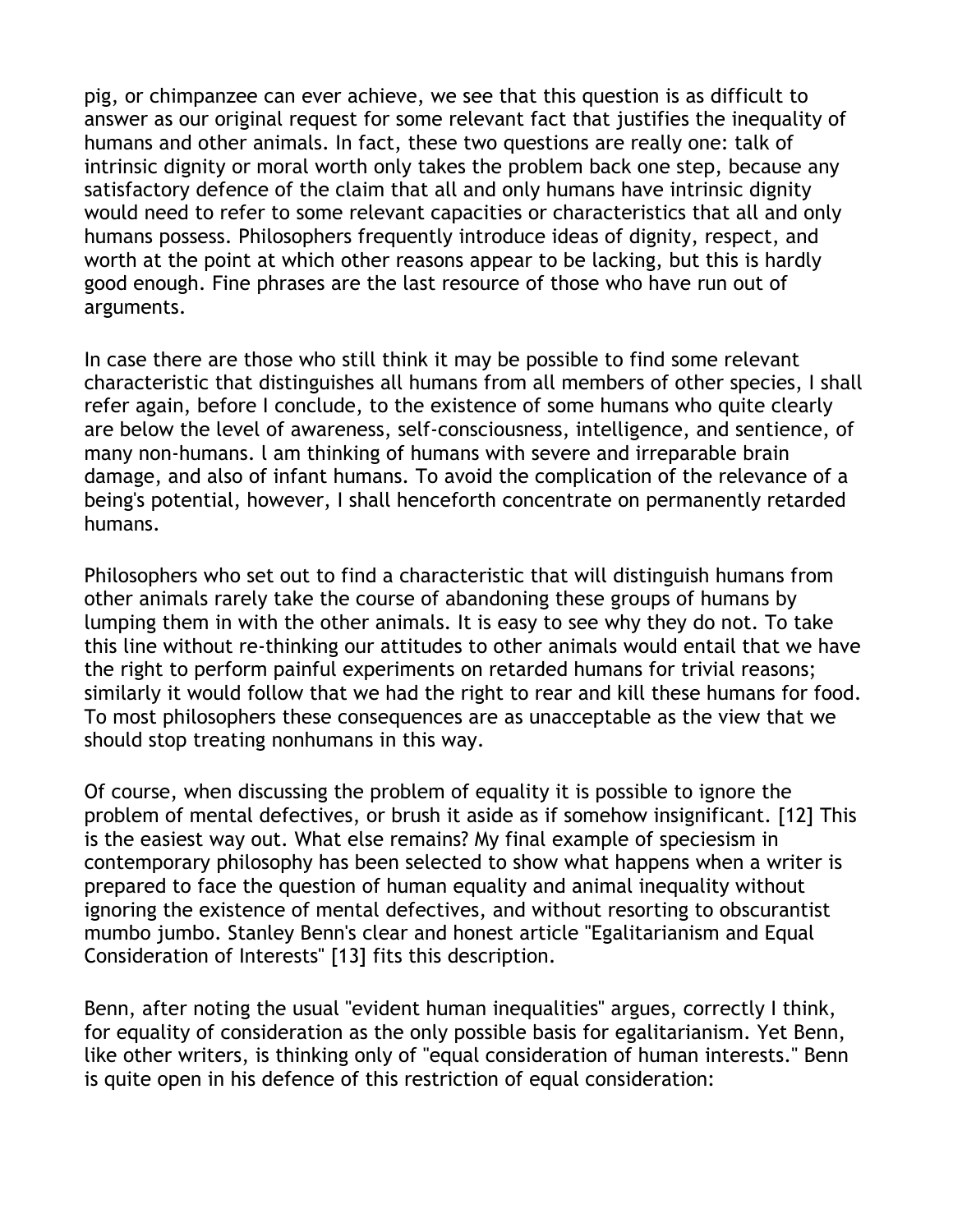. . . not to possess human shape is a disqualifying condition. However faithful or intelligent a dog may be, it would be a monstrous sentimentality to attribute to him interests that could be weighed in an equal balance with those of human beings . . . if, for instance, one had to decide between feeding a hungry baby or a hungry dog, anyone who chose the dog would generally be reckoned morally defective, unable to recognize a fundamental inequality of claims.

This is what distinguishes our attitude to animals from our attitude to imbeciles. It would be odd to say that we ought to respect equally the dignity or personality of the imbecile and of the rational man . . . but there is nothing odd about saying that we should respect their interests equally, that is, that we should give to the interests of each the same serious consideration as claims to considerations necessary for some standard of well-being that we can recognize and endorse.

Benn's statement of the basis of the consideration we should have for imbeciles seems to me correct, but why should there be any fundamental inequality of claims between a dog and a human imbecile? Benn sees that if equal consideration depended on rationality, no reason could be given against using imbeciles for research purposes, as we now use dogs and guinea pigs. This will not do: "But of course we do distinguish imbeciles from animals in this regard," he says. That the common distinction is justifiable is something Benn does not question; his problem is how it is to be justified. The answer he gives is this:

< these possessing not of reason by normality, standards own its with species, different a member become does man because precisely is this and persons; considerable morally the criteria distinguishing or membership, for conditions qualifying fact in are they other men between distinction point provide may characteristics although But behalf. our on make we as kind same claims, therefore capacities, interests having talk to us intelligible it dog normal from distinguish that therefore, characteristics, The species. but handicap, deficiency irrationality see do dogs, about way think If man. blind steal dishonest, ordinarily just unfair, be would norm, short falls who imbecile deficiencies exploit unfair say We norm. human rationality rational, insofar dogs over priority them give respect>

The final sentence of this passage gives the argument away. An imbecile, Benn concedes, may have no characteristics superior to those of a dog; nevertheless this does not make the imbecile a member of "a different species" as the dog is. Therefore it would be "unfair" to use the imbecile for medical research as we use the dog. But why? That the imbecile is not rational is just the way things have worked out, and the same is true of the dogâ€"neither is any more responsible for their mental level. If it is unfair to take advantage of an isolated defect, why is it fair to take advantage of a more general limitation? I find it hard to see anything in this argument except a defense of preferring the interests of members of our own species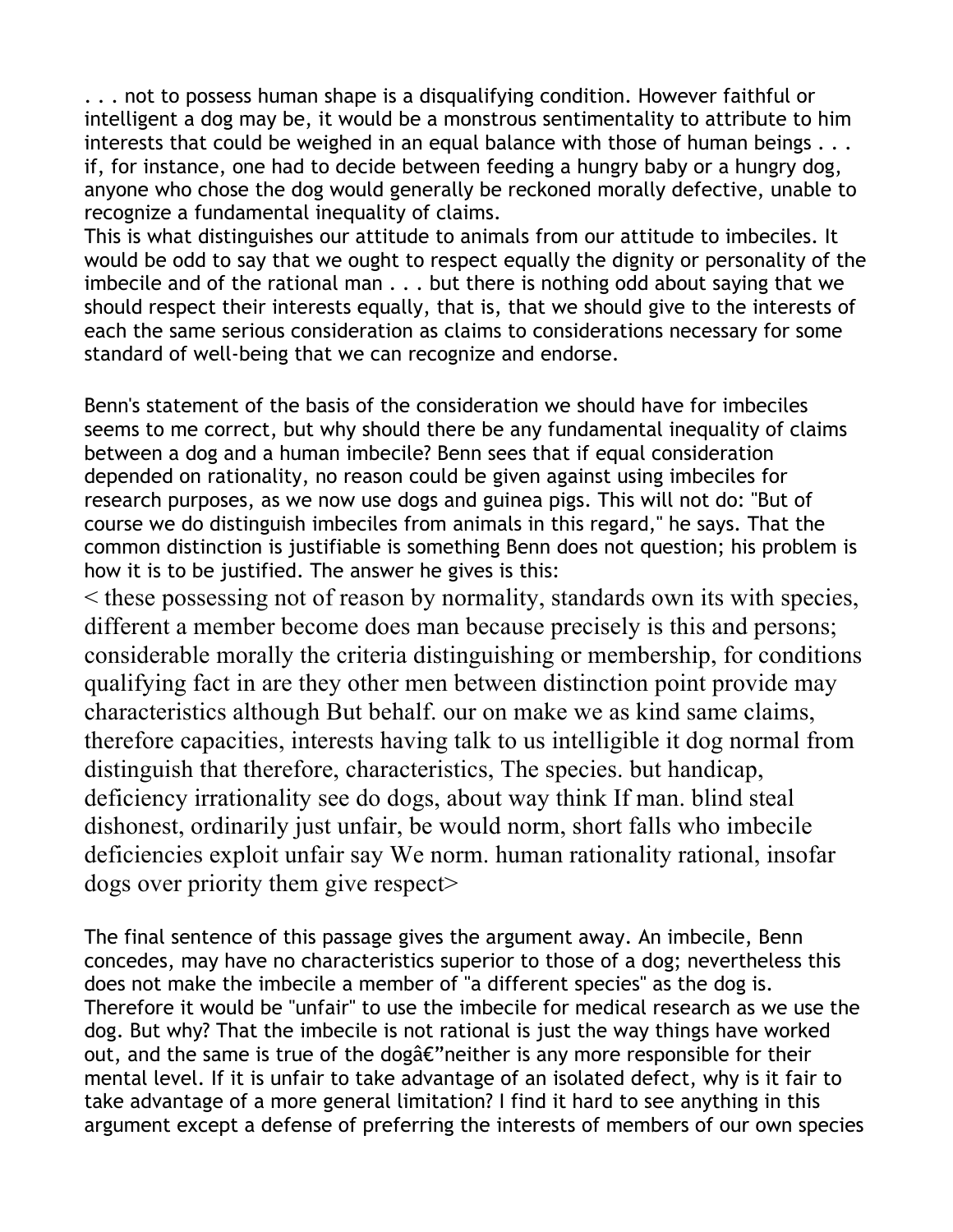because they are members of our own species. To those who think there might be more to it, I suggest the following mental exercise. Assume that it has been proven that there is a difference in the average, or normal, intelligence quotient for two different races, say whites and blacks. Then substitute the term "white" for every occurrence of "men" and "black" for every occurrence of "dog" in the passage quoted; and substitute "high l.Q." for "rationality" and when Benn talks of "imbeciles" replace this term by "dumb whites"â€"that is, whites who fall well below the normal white l.Q. score. Finally, change "species" to "race." Now retread the passage. It has become a defense of a rigid, no-exceptions division between whites and blacks, based on l.Q. scores, not withstanding an admitted overlap between whites and blacks in this respect. The revised passage is, of course, outrageous, and this is not only because we have made fictitious assumptions inour substitutions. The point is that in the original passage Benn was defending a rigid division in the amount of consideration due to members of different species, despite admitted cases of overlap. If the original did not, at first reading strike us as being as outrageous as the revised version does, this is largely because although we are not racists ourselves, most of us are speciesists. Like the other articles, Benn's stands as a warning of the ease with which the best minds can fall victim to a prevailing ideology.

Â

\* \* \*

## **NOTES**

1. *The Methods of Ethics* (7th Ed.), p. 382.

2. For example, R. M. Hare, *Freedom and Reason* (Oxford, 1963) and J. Rawls, *A Theory of Justice* (Harvard, 1972); for a brief account of the essential agreement on this issue between these and other positions, see R. M. Hare, "Rules of War and Moral Reasoning," *Philosophy and Public Affairs,* vol. 1, no. 2 (1972).

3. *Introduction to the Principles of Morals and Legislation,* ch. XVII.

4. I owe the term speciesism to Richard Ryder.

5. In order to produce 1 lb. of protein in the form of beef or veal, we must feed 21 Ibs. of protein to the animal. Other forms of livestock are slightly less inefficient, but the average ratio in the United States is still 1:8. It has been estimated that the amount of protein lost to humans in this way is equivalent to 90 percent of the annual world protein deficit. For a brief account, see Frances Moore Lappe, *Diet for a Small Planet* (Friends of The Earth/Ballantine, New York 1971), pp. 4â€"11.

6. Although one might think that killing a being is obviously the ultimate wrong one can do to it, l think that the infliction of suffering is a clearer indication of speciesism because it might be argued that at least part of what is wrong with killing a human is that most humans are conscious of their existence over time and have